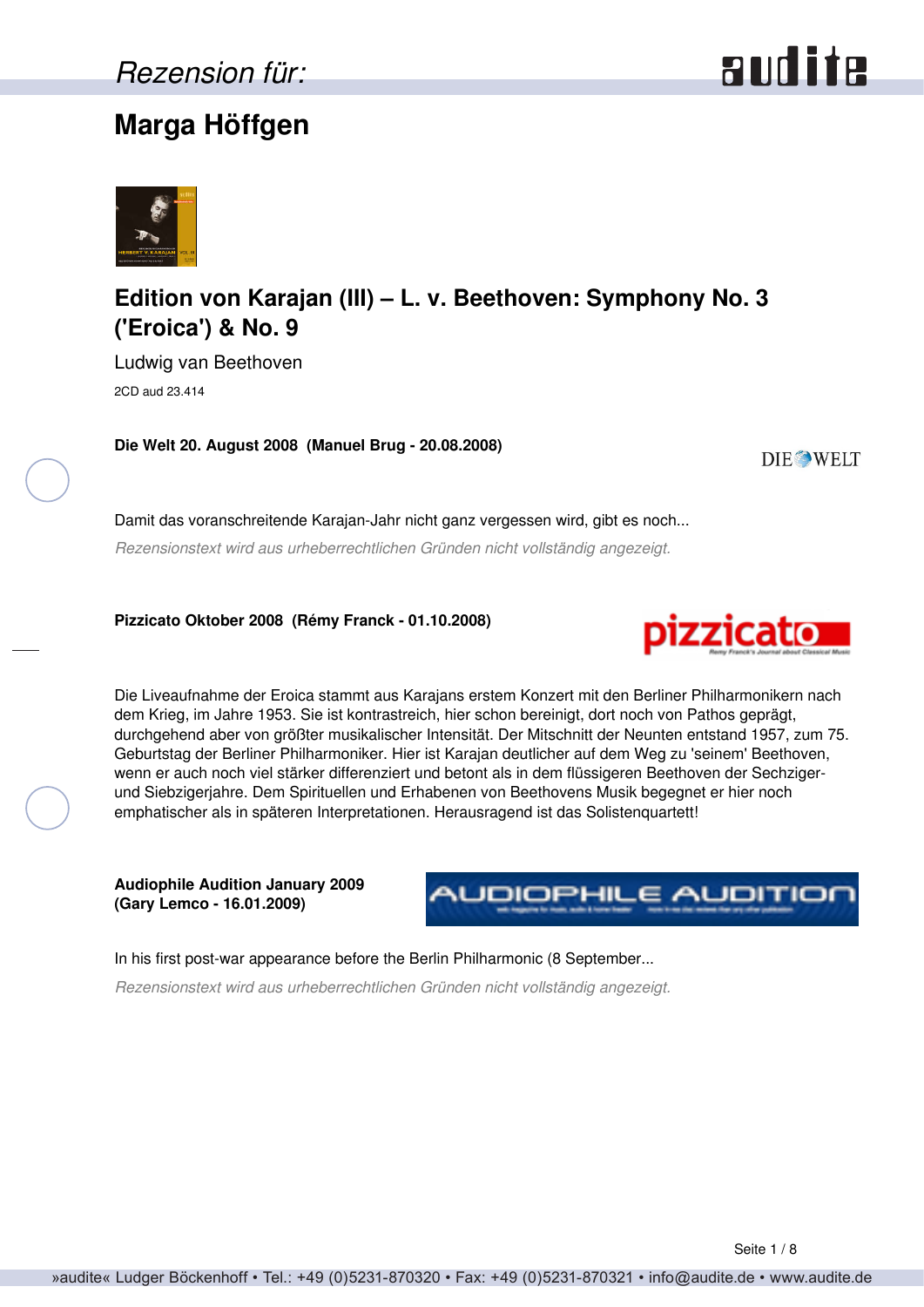## **www.classicstodayfrance.com Janvier 2009 (Christophe Huss - 23.01.2009)**

J'aimerais bien savoir pourquoi, alors que tout semblait bloqué en termes...

*Rezensionstext wird aus urheberrechtlichen Gründen nicht vollständig angezeigt.*

**L'éducation musicale Lettre d'information n° 25 – Janvier 2009 ( - 01.01.2009)**

Les éditions Audite (www.audite.de) rééditent leurs plus célèbres... *Rezensionstext wird aus urheberrechtlichen Gründen nicht vollständig angezeigt.*

**Diapason Juin 2009, N° 570 (Thierry Soveaux - 01.06.2009)**

Ces documents témoignent d'un chef qui n'a pas encore forgé son idéal sonore et musical. En 1953, Furtwängler est toujours patron du Philharmonique, et rien ne laisse vraiment augurer de sa mort prochaine, qui surviendra pourtant une dizaine de mois plus tard. Déjà prétendant au poste suprême, Karajan choisit l'« Eroica » pour son premier concert berlinois d'après-guerre. Sa direction laisse perplexe par l'incertitude qui s'en dégage: comment concilier, en effet, l'esprit musical de Furtwängler avec une tradition plus latine héritière de Toscanini mais aussi de Victor De Sabata, son chef favori ? Il ne parvient pas encore à cette étonnante hybridation entre mysticisme extatique et précision. Les attaques manquent de franchise et ce, dès le premier accord en mi bémol, étrangement flou. D'autre part, on sait que Karajan dirigeait les yeux fermés et que cette absence de communication visuelle perturbait beaucoup l'orchestre ; cela explique les dérapages qui parcourent les mouvements successifs.

La 9e est plus affirmée, mais le discours musical manque encore de stabilité, de vraie ligne directrice; le phrasé se place davantage dans le registre de la séduction supposée plutôt que dans celui de l'émotion. Ainsi, le geste oscille entre une certaine nervosité qui frise parfois l'hystérie et une suavité trop calculée. Et puis vents et bois peu assurés font toujours preuve d'imprécision. Le chœur montre quelques insuffisances mais la voix lumineuse de Grümmer ne peut laisser indifférent. Böhm, Fricsay ou Jochum (DG), dans le même répertoire et à la même époque, tiraient un meilleur parti de cette sonorité, drue, toujours très dense de l'après-Furtwängler. Pour Karajan, il faudra attendre encore un peu.

**Scherzo mayo 2009 (Enrique Pérez Adrián - 01.05.2009)**

## **Fricsay,Karajan**

#### Fricsay,Karajan

*Rezensionstext wird aus urheberrechtlichen Gründen nicht vollständig angezeigt.*

**audite** 





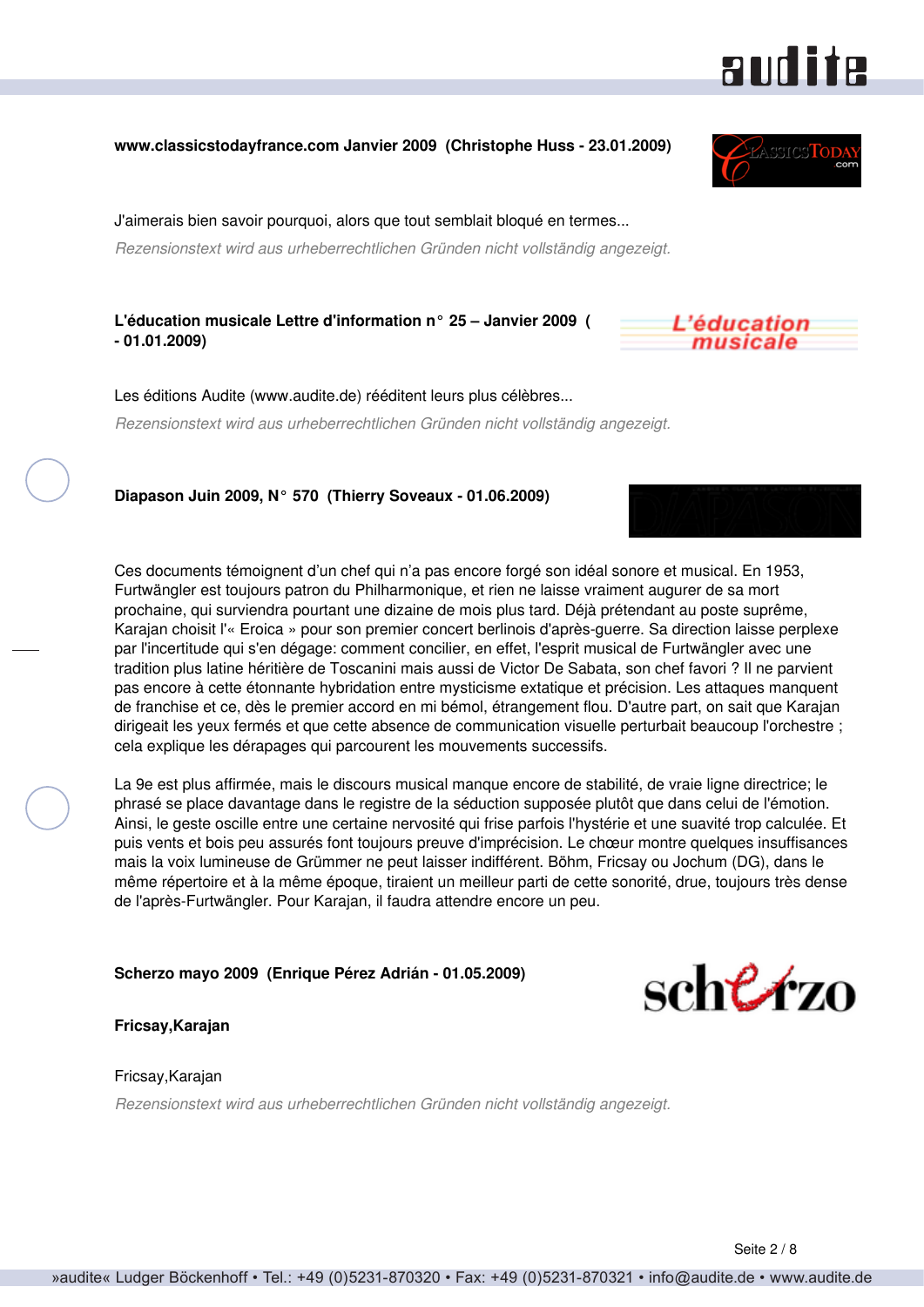

#### **Journal de la Confédération musicale de France décembre 2008 ( - 01.12.2008)**

La grande époque de Karajan. Un orchestre charnu et tour à tour, selon...

*Rezensionstext wird aus urheberrechtlichen Gründen nicht vollständig angezeigt.*

**[Fanfare](http://www.fanfaremag.com/) Issue 32:6 (July/Aug 2009) (Mortimer H. Frank - 01.07.2009)**



So many recorded concerts derived from radio tapes have proven disappointing, it comes as a refreshing surprise to hear each of these releases. Most striking in this regard is the Testament disc. Drawn from tapes made by the BBC, it offers stereo sound that is equal to that of studio efforts of the period. Indeed, in listening to the Strauss, it was hard to determine whether it was Karajan's conducting or the exceptional engineering that was so seductive. Not having heard the conductor's other recordings of the work, I cannot judge how this performance compares to them. But as an example of the brilliance of the Philharmonia Orchestra and a flair for color that Karajan did not always display, this performance makes this disc worth having. The account of the Beethoven Fourth is not nearly as distinguished. Shorn of repeats in outer movements and rather bland, it lacks the wallop of some of Karajan's studio efforts, the strongest among them the first of three he recorded for DG.

The Audite release, by contrast, is remarkable on a number of levels. For one thing, each of the symphonies it offers was recorded at a concert marking a historic event, the "Eroica" from one that comprised the first post-war public appearance of the Berlin Philharmonic, that of the Ninth occurring on the 75th anniversary of that orchestra. Musically, each is a defining point in Karajan's approach to Beethoven. The earliest of the conductor's surviving accounts of the "Eroica" is a 1944 performance with the Prussian State Orchestra of Berlin (possibly still available on Koch 1509). It is the broadest of the six Karajan versions that I have heard. This 1953 account is very different. In many respects it anticipates the lean, comparative fleetness of the conductor's last (all digital) effort for DG. Indeed, it is often a more incisive version than Karajan's recording from the previous year with the Philharmonia Orchestra. But it also features occasional rhythmic ruptures that characterized Furtwängler's approach, albeit less extreme. Unfortunately, the sound, although ample in presence and free of tape hiss, is marred by an unpleasant metallic harshness in the strings that cannot be neutralized with a treble control. But a flexible equalizer should help to improve things. This Ninth Symphony from five years later is remarkable for the way it echoes Karajan's first studio effort (with the Vienna Philharmonic from 1947, still available on a single EMI CD). Particularly noteworthy are the cascading, explosive legatos of the first movement and, on the negative side, some undue haste in the finale. But this live account offers greater intensity in the second movement, where a first repeat (omitted in 1947) is included. Moreover, it is sonically better than that recording, and vastly superior in that regard to the strident "Eroica" included in this set. A few bloopers from the horns simply add to the "live" ethos. Certainly, for those who admire Karajan, this release should have great appeal.

Never having heard Karajan's EMI recording of Fidelio (1970), I cannot say how it compares to this live one of 13 years earlier. But having read unfavorable reviews of that later one, I doubt if they are similar. Put differently, this is a compelling production, laudable in several ways. The sound is better than that of many live Orfeo productions I have heard: wide in frequency response, sufficiently well balanced so that characters never seem to move too much off of the microphone, and encompassing a dynamic range, its only lack is the dimension that stereo can provide. It is the fifth live account of the opera in my collection. The others include two led by Bruno Walter at the Met (1941and 1951, both with Flagstad in a three-CD West Hill set sold only outside the U.S.), two led by Furtwängler at Salzburg (with Flagstad, 1950 and Martha Mödl in 1953, the latter on a now hard-to-find Virtuoso set, 2697272, where at one point the orchestra falls apart in the Leonore No. 3), and the fine 1961 Covent Garden production led by Klemperer,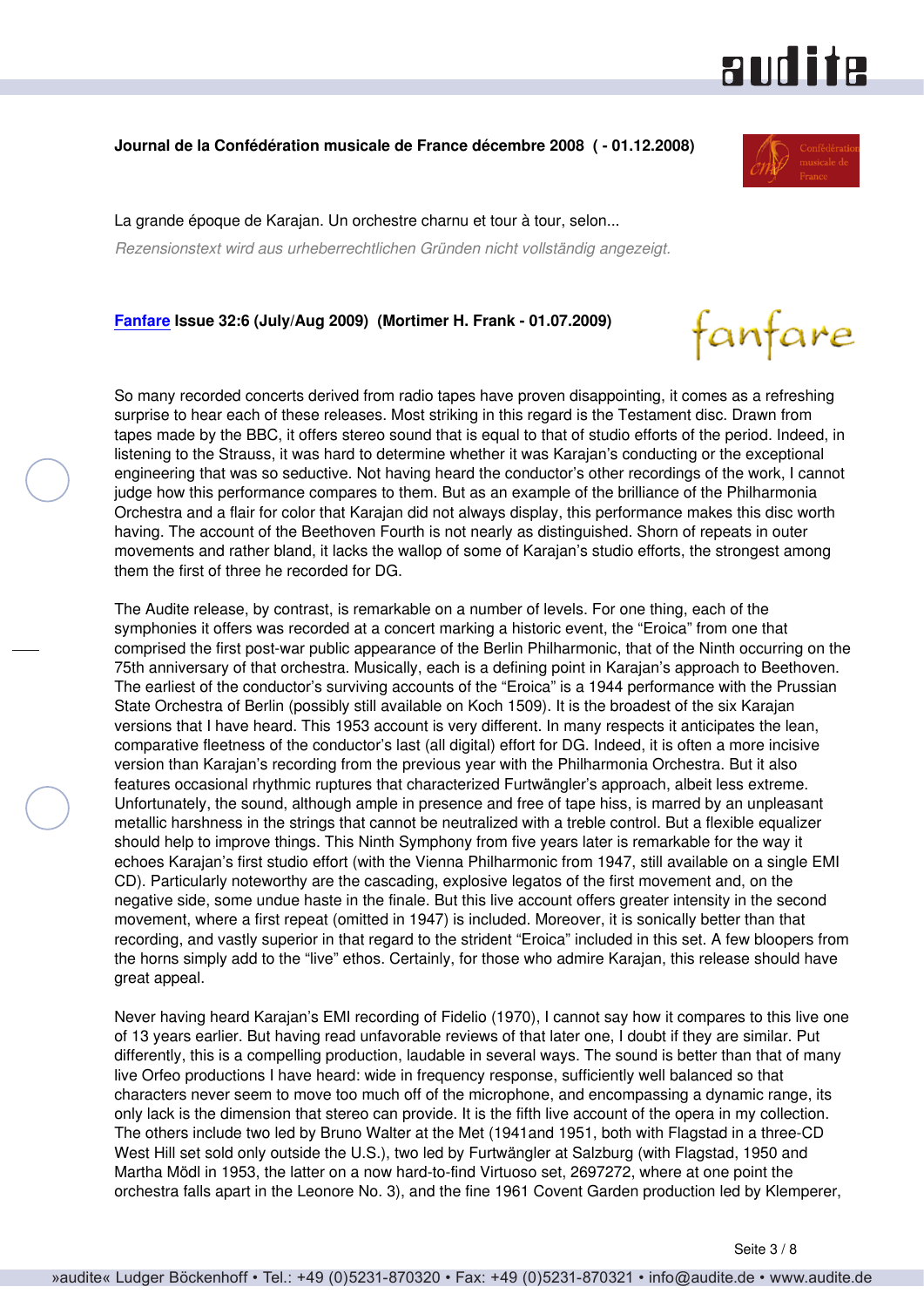

with Sena Jurinac in the title role, a kind of graduation from her many phonographic appearances as Marzelline.

This 1957 performance marked Karajan's first summer at Salzburg and is unlike any of the others just cited, less shapeless and better disciplined that either of Walter's, more propulsive, yet with a wider range of tempos than Klemperer's or either of those led by Furtwängler. It also features one oddity I've never previously encountered: in what (presumably) may have been an attempt to avoid applause at the end of the rousing Leonore No. 3, Karajan launches immediately into the courtyard finale by cutting its opening chords and choral "Heils." On first hearing, it comes as a shock, but it makes dramatic sense. So does the entire performance. The comparative lightness of the first act never drags, Nicola Zaccaria's projection of Leonore's "Abscheulicher" and "Komm, Hoffnung" aptly fierce and tender, the Prisoners' Chorus a poignant blend of tenderness and assertion. Florestan's act II opener, "In des Lebens Frülingstage," may be a bit too sweet-toned for one in a dungeon, but is nonetheless superbly sung. Ironically, the kind of dreary dankness suggested in some studio recordings through the use of echo is absent here, but the scene is still compelling. And the other singers are all more than adequate. Most of all, one hears this performance not as a recording, but as a dramatic theatrical experience. Even those who own some of the other live accounts cited here (Klemperer's is especially distinguished) would do well to investigate this one. Orfeo provides a plot summary but no libretto.

**??? February 2009 ( - 01.02.2009)**

Rezension siehe PDF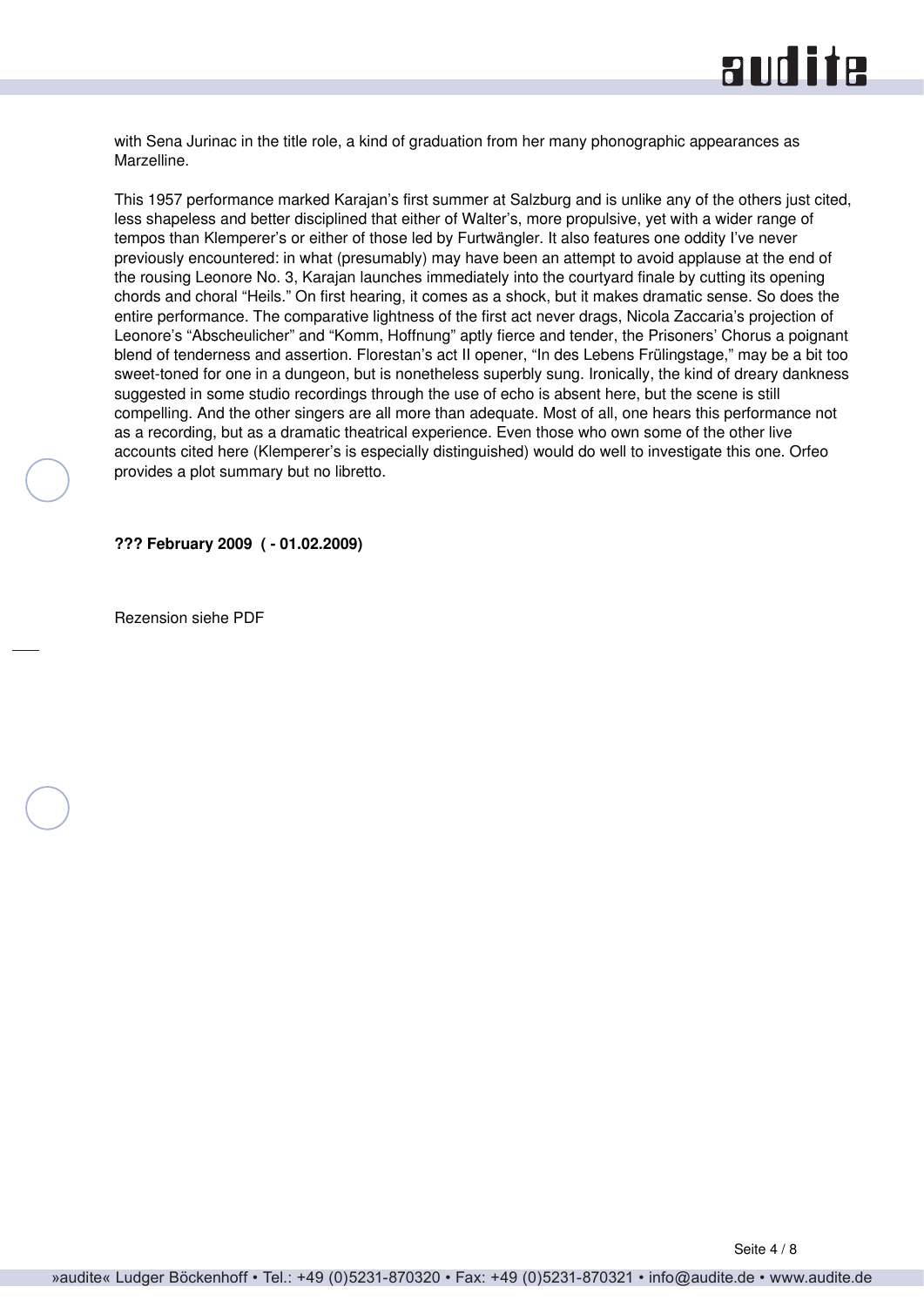# **Ludwig van Beethoven: Symphony No. 9**

Ludwig van Beethoven CD aud 95.620

**Audiophile Audition August 15, 2012 (Gary Lemco - 15.08.2012)**

Afro-American conductor Dean Dixon (1915-1976) assumed the post of Chief...

*Rezensionstext wird aus urheberrechtlichen Gründen nicht vollständig angezeigt.*

**Classica – le meilleur de la musique classique & de la hi-fi n°146 (octobre 2012) (André Tubeuf - 01.10.2012)**

#### **Archives lyriques**

*Une livraison dominée par myto, avec d'authentiques raretés*

#### Archives lyriques

*Rezensionstext wird aus urheberrechtlichen Gründen nicht vollständig angezeigt.*

**BBC Music Magazine November 2012 (Michael Tanner - 01.11.2012)**

The only recording of Fritz Wunderlich in the Ninth. Excellent mono sound for a performance which is, if not always profound, both individual and passionate.

**[Braunschweiger Zeitung](http://www.braunschweiger-zeitung.de) Samstag, 20. Oktober 2012 (Andreas Berger - 20.12.2012)**

**Meine Platten**

Meine Platten

*Rezensionstext wird aus urheberrechtlichen Gründen nicht vollständig angezeigt.*







**MAGAZINE** 

**NUDIOPHILE AUDITIO** 

BBG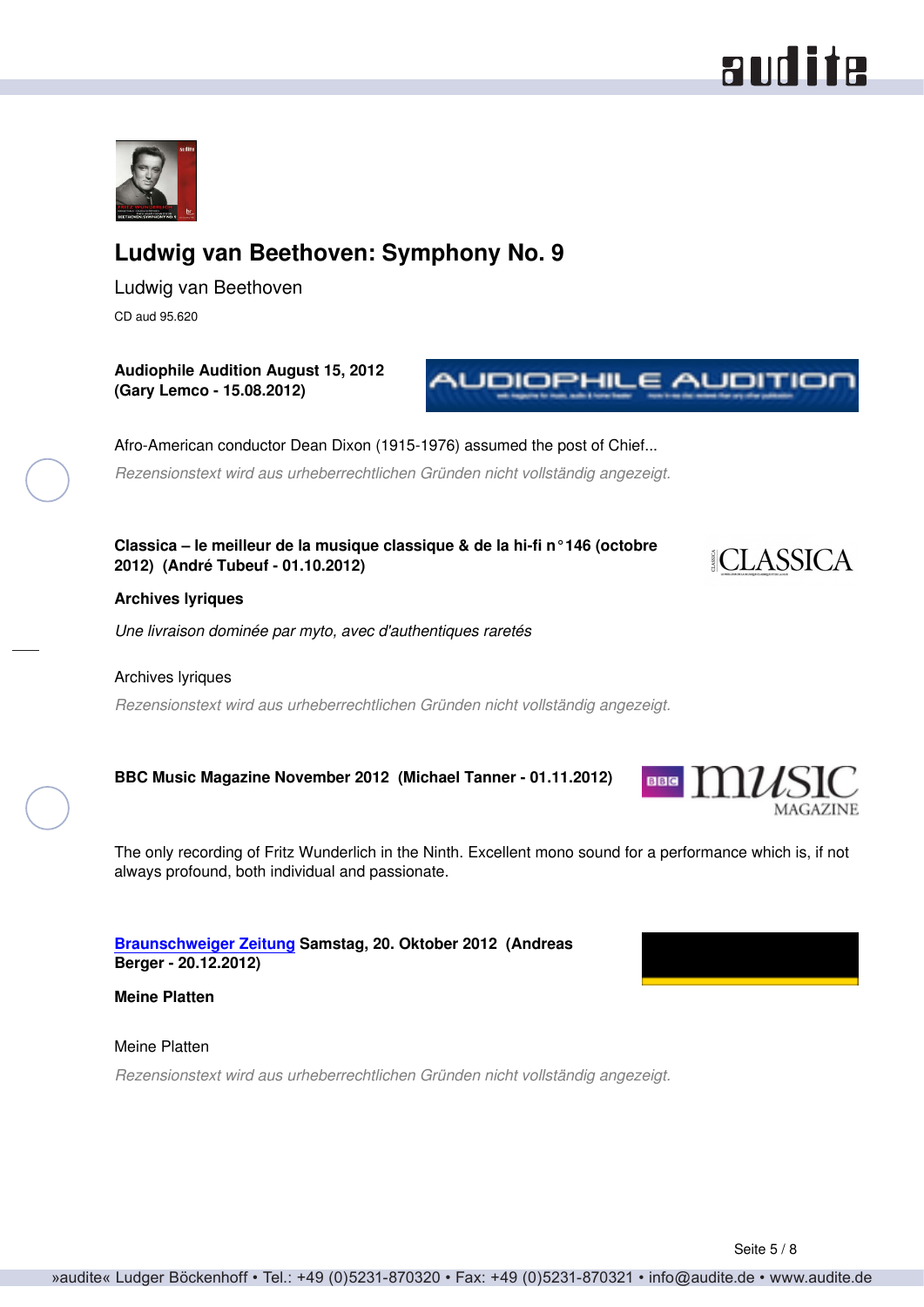### **Pizzicato Oktober 2012 (Remy Franck - 01.10.2012)**

Die Tenor-Partie in Ludwig van Beethovens 9. Symphonie hat Fritz Wunderlich oft im Konzert gesungen, aber nie spezifisch für die Schallplatte aufgenommen. Es gibt jedoch mehrere Live-Mitschnitte, von denen dieser hier klanglich eindeutig der beste ist, auch wenn die nicht besonders inspirierende Interpretation von Dean Dixon, der von 1961 bis 1974 Chefdirigent beim HR war, nicht gerade zu den Glanzpunkten der Beethoven-Kunst zu zählen ist.

## **Fono Forum Februar 2013 (Peter T. Köster - 01.02.2013)**

#### **Wunderlich-Rarität**

In Fritz Wunderlichs umfangreicher Diskographie fehlte bisher Beethovens neunte Sinfonie, eine Partie, die der früh gestorbene Tenor oft im Konzert, aber nie im Aufnahmestudio gesungen hat. Nun schließt das Label Audite diese Lücke – wie im Fall der vorzüglichen Produktion von Strawinskys "Persephone" mit Wunderlich und der Schauspielerin Doris Schade – mit einer Konzertaufzeichnung aus dem Archiv des Hessischen Rundfunks. Während andere Tenöre das heikle Solo "Froh wie seine Sonnen fliegen" oft mehr bellen als singen, besticht Wunderlich einmal mehr durch geschmackvoll kantablen, unforcierten Vortrag. In die Ensembles mit Theo Adam, Marga Höffgen und der jungen Sopranistin Shige Yano fügt sich seine Stimme geschmeidig ein.

Über den Reiz der Wunderlich-Rarität hinaus ist die Veröffentlichung ein weiteres seltenes Dokument des 1976 im Alter von nur 61 Jahren gestorbenen Dirigenten Dean Dixon, der 1961 als erster afroamerikanischer Chefdirigent eines deutschen Sinfonieorchesters Furore machte, das HR-Sinfonieorchester zu internationaler Anerkennung führte und 13 Jahre lang mit interessanten Programmen und eindrucksvollen Aufführungen das Frankfurter Musikleben prägte. Seine Wiedergabe der Neunten mit den vereinten Chören des Hessischen und des Süddeutschen Rundfunks ist konzentriert und energiegeladen, mit flüssigen Tempi und einem überwältigend gesteigerten Jubel-Finale. Die 50 Jahre alte Mono-Aufnahme besticht in dem von Audite gewohnten vorzüglichen Remastering auf der Grundlage der Originalbänder mit erstaunlicher klanglicher Präsenz. Eine willkommene Katalogergänzung – nicht nur für Wunderlich-Fans.

## **[Musica](http://www.rivistamusica.com) N° 238 - LUGLIO / AGOSTO 2012 (Giuseppe Rossi - 01.07.2012)**

La diffusione di questa registrazione radiofonica della Nona di Beethoven... *Rezensionstext wird aus urheberrechtlichen Gründen nicht vollständig angezeigt.*



**RONO PORUM** 

audite

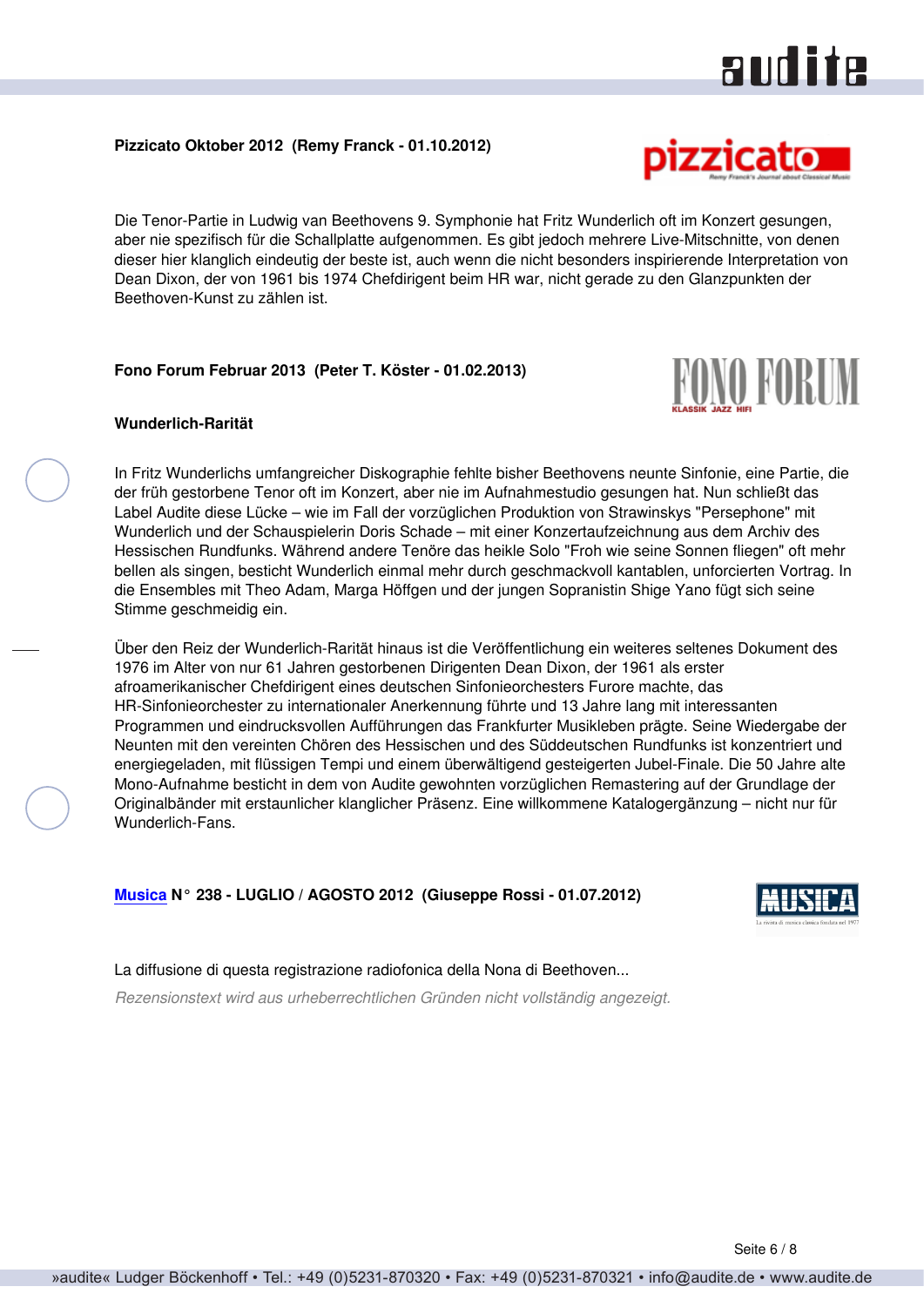

#### **Record Geijutsu FEB. 2016 ( - 01.02.2016)**

Japanische Rezension siehe PDF!

**Fono Forum Februar 2022 ( - 01.02.2022)**

#### **HÖR-TIPP**

*Pionier am Pult: Der amerikanische Dirigent Dean Dixon war ein Vorreiter für Schwarze Musiker in der Klassik*

Es war noch zur Zeit der Rassendiskriminierung in den Vereinigten Staaten, als ein Schwarzer Dirigent nach Europa kam und hier Karriere machte. Dean Dixon war der erste amerikanische Dirigent, der sich 1949 auf den Alten Kontinent begab, weil er wegen seiner Hautfarbe in seiner Heimat keine Festanstellung bekommen konnte. Die wurde ihm nach ersten Auftritten in Frankreich und Italien und 1953 bis 1960 beim Symphonieorchester im schwedischen Göteborg von 1961 an in Deutschland zuteil, als Chefdirigent des Sinfonieorchesters beim Hessischen Rundfunk in Frankfurt am Main – eine Position, die er 13 Jahre lang innehatte, bis 1974, zwei Jahre vor seinem Tod.

Dixon war in der damaligen Bundesrepublik ein Exot am Pult, noch ganz unverblümt wurde er mit dem N-Wort bedacht. Erstaunlicherweise ist er bis heute einer der ganz wenigen Schwarzen geblieben, die es im Musikbetrieb in eine solche Position geschafft haben. Die Gründe dafür sind vielfältig, entscheidend war und ist immer noch die Benachteiligung Farbiger im amerikanischen Bildungswesen. Warum war Dixon seinerzeit ausgerechnet bei einem Frankfurter Radiosender gelandet? Man wollte offenbar der amerikanischen Schutzmacht gegenüber, deren Militär in Frankfurt ihr Hauptquartier hatte, Toleranz demonstrieren angesichts des rassistisch geprägten Kulturbetriebs in den Vereinigten Staaten. Und man wollte zeigen, dass Deutschland endgültig der NS-Rassenpolitik abgeschworen hatte.

Dixon hat mit der ihm eigenen Durchsetzungskraft während seiner Tätigkeit beim Hessischen Rundfunk seinen Ruf als vielseitiger Dirigent auf- und ausgebaut. Er wurde gar zum "Stardirigenten" stilisiert, doch das war er nicht, er gehörte mit seinem ungewöhnlich breiten Repertoire eher der Riege der tüchtigen Kapellmeister und Orchestererzieher an. Mit seiner ausdrucksvollen Gestik und seiner eigenwillig kantigen, am Metrum orientierten Schlagtechnik pflegte er einen unverwechselbaren Stil der Orchesterführung.

Dixon hat einerseits die großen sinfonischen Werke der Klassik und Romantik von Mozart und Haydn über Beethoven und Brahms bis Bruckner und Mahler als Kernstücke seiner Konzerte aufgeführt. Andererseits standen in bunter Fülle auch Kompositionen zeitgenössischer Komponisten wie Schönberg ("Ein Überlebender aus Warschau"), Henze oder gar Bernd Alois Zimmermann (Violinkonzert mit Joan Field als Solist) auf den Programmen. Mit besonderer Hingebung widmete sich Dixon dem Komponisten Karl Amadeus Hartmann.

Damals wurden die Konzerte nicht nur live übertragen und aufgezeichnet, man erlaubte sich sogar noch den Luxus aufwendiger Studioproduktionen. Leider hat der Hessische Rundfunk so gut wie keine dieser Aufnahmen je auf Schallplatte oder CD herausgebracht, mit einer freilich sehr besonderen Ausnahme: dem Mitschnitt (noch in Mono) einer Aufführung von Beethovens Neunter 1962 mit dem Tenor Fritz Wunderlich, der das "Froh wie seine Sonnen ... " wunderschön lyrisch und kraftvoll in den Sternenhimmel sang, neben ihm Marga Höffgen, Theo Adam und eine kurzfristig eingesprungene japanische Sängerin, empathisch und kraftvoll dirigiert von Dixon. Der Hessische Rundfunk könnte, wenn er wollte, manch wertvolle Dixon-Aufnahme aus seinem Archiv fischen und auf CD veröffentlichen, zum Beispiel eine wunderbare Interpretation von 1971 des Brahms-Violinkonzerts mit Henryk Szeryng.